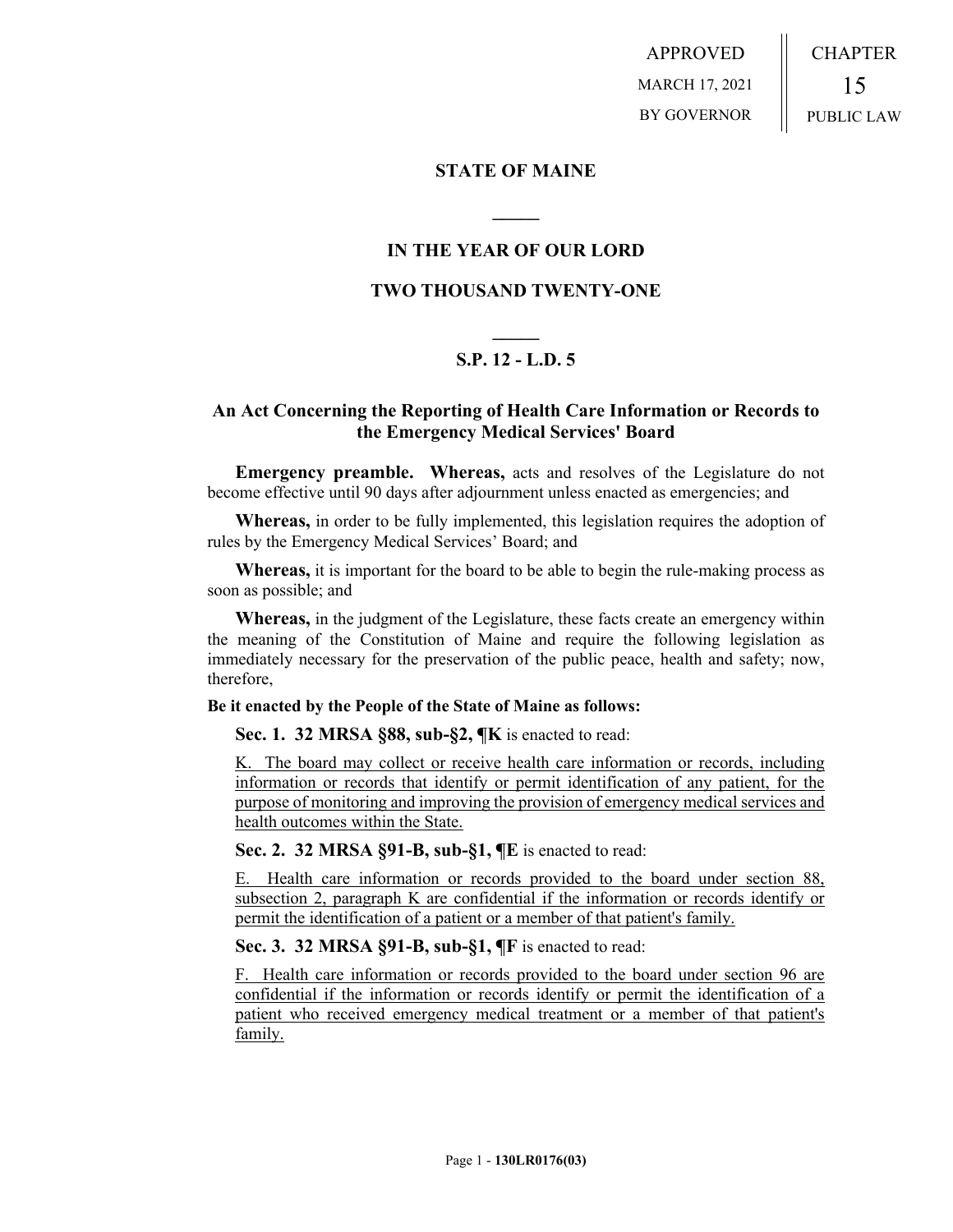**Sec. 4. 32 MRSA §96** is enacted to read:

### **§96. Monitoring and improving the provision of emergency medical services and health outcomes**

For the purpose of monitoring and improving the provision of emergency medical services and health outcomes within the State, the board may request and collect health care information or records, including information or records that identify or permit identification of any patient, concerning individuals who have received emergency medical treatment within the State, except for any information or records identifying a patient, in any format, that include HIV or AIDS status or test results, that relate to abortion, miscarriage, domestic violence or sexual assault or that relate to referral, treatment or services for a behavioral or mental health disorder or substance use disorder.

**1. Reporting by hospitals and physicians.** Hospitals and physicians shall report health care information or records concerning individuals who have received emergency medical treatment as follows and in accordance with this section and rules adopted by the board.

A. A hospital shall report to the board health care information or records requested by the board, including information or records that identify or permit identification of any patient, concerning an individual under or formerly under that hospital's care who received emergency medical treatment.

B. A physician shall report to the board health care information or records requested by the board, including information or records that identify or permit identification of any patient, concerning an individual under or formerly under that physician's care who received emergency medical treatment.

**2. Access to health care information or records through a state-designated statewide health information exchange or direct reporting.** A hospital or physician may satisfy the board's request for health care information or records under subsection 1 as follows.

A. A hospital or physician that participates in a state-designated statewide health information exchange as described in Title 22, section 1711-C may satisfy the board's request for health care information or records by authorizing the board to retrieve that hospital's or physician's data from the health information exchange.

B. A hospital or physician that participates in a state-designated statewide health information exchange as described in Title 22, section 1711-C that does not authorize the board to retrieve that hospital's or physician's data from the health information exchange shall provide the health care information or records to the board directly in the manner specified by rule.

**3. Health care information and records requested.** When requesting health care information or records pursuant to this section and any rules adopted by the board, the board shall request only the minimum amount of information or number of records necessary to fulfill the purposes of this section.

**4. No liability for hospital or physician reporting in good faith.** A hospital or physician that reports in good faith in accordance with this section is not liable for any civil damages for making the report.